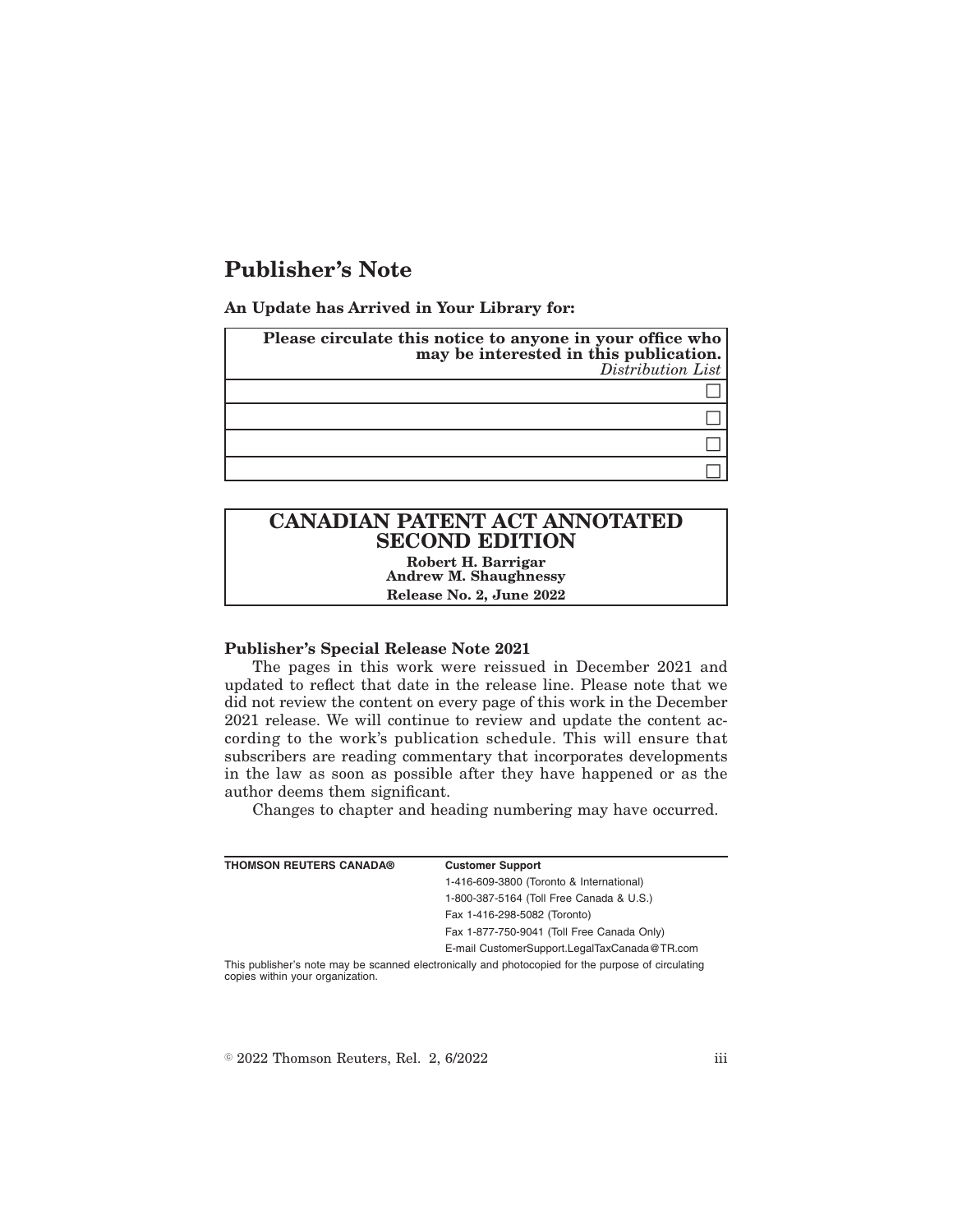The *Canadian Patent Act Annotated*, Second Edition, is your one-stop source, bringing together commentary and current case law interpreting patent legislation. This includes all of the relevant statutes, regulations and rules you need to provide your client with the best patent advice available.

#### **What's New in this Update:**

This release features updates to the Words and Phrases in Patents and Patent Law. This release also features updates to the Canadian Intellectual Property Office Practice Notices including updates to Correspondence Procedures, and the addition of the following: Patents general correspondence form, Practice notice on recording of multiple documents, Practice notice on required signatures, and How to communicate with the Patent Office in regards to a particular application or patent. This release also includes updates to the Regulations under the Patent Cooperation Treaty, and the addition of the Administrative Instructions under the Patent Cooperation Treaty (as in force from January 1, 2022). This release also features updates to the Manual of Patent Office Practice (MOPOP). As well, this release features the addition of a new appendix CIPO Patent fees including Patent fees, and Methods of payment.

#### **New Binder:**

Please note that a new binder is included with this release. Please redistribute the pages as indicated in the filing instructions and consult the Contents Checklist for reference.

### **Highlights:**

**Manual of Patent Office Practice —** The MOPOP has been revised to reflect the fact that: PCT Safe is no longer supported by CIPO as an option for preparing Patent Cooperation Treaty (PCT) international applications; communications related to PCT international applications may now be sent electronically using the secure online General correspondence form.

Patent Fees - January 1, 2022 fee adjustment - On January 1, 2022, the fees for the following services will decrease by 0.2%, in accordance with the *Service Fees Act*: Fee for applying for extension of time. Fees respecting application; Application Fee; All maintenance fees that are over \$150.00; Request for examination fee (except for the small entity examination fee when application was subject of an international search); Advanced examination fee; Final Fee; Withdraw notice of allowance and return to examination fee; Reinstatement fee. Fees in Respect of International Applications: Transmittal fee, Search fee, Additional fee for search, Preliminary examination fee, Additional